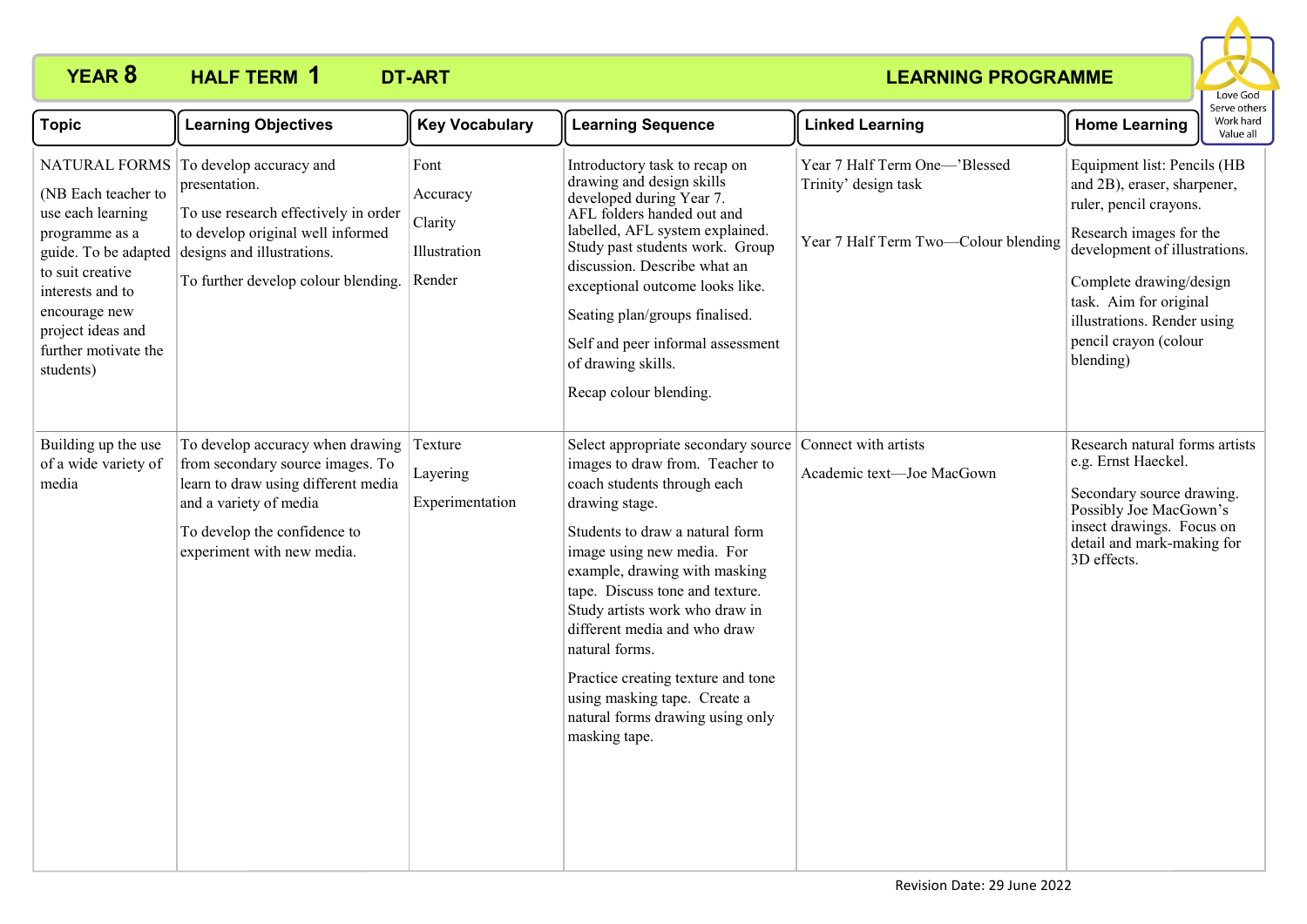

| <b>Topic</b>                     | <b>Learning Objectives</b>                                                                                                                                                                                                                                                                                              | <b>Key Vocabulary</b>                                         | <b>Learning Sequence</b>                                                                                                                                                                                                                                                                                                          | <b>Linked Learning</b>                        | <b>Home Learning</b>                                                                                                                                                                                              | Serve others<br>Work hard<br>Value all |
|----------------------------------|-------------------------------------------------------------------------------------------------------------------------------------------------------------------------------------------------------------------------------------------------------------------------------------------------------------------------|---------------------------------------------------------------|-----------------------------------------------------------------------------------------------------------------------------------------------------------------------------------------------------------------------------------------------------------------------------------------------------------------------------------|-----------------------------------------------|-------------------------------------------------------------------------------------------------------------------------------------------------------------------------------------------------------------------|----------------------------------------|
| Drawing skills and<br>techniques | To develop observational drawing<br>skills<br>To build on the use of<br>observational drawing tips and<br>mark-making techniques to produce Contrast<br>realistic drawings.<br>To create a smooth full range of<br>tones when drawing.<br>To learn where to position<br>highlights and contour lines for 3D<br>effects. | Shading<br>Tone<br>Depth<br>Observe<br>Highlights<br>Contours | Study observational drawings<br>containing detailed mark-making<br>for texture and realism and tonal<br>drawings.<br>Mark-making/drawing skills in<br>preparation for Natural forms<br>observational drawing test.<br>Observational drawing test - coach<br>students through the drawing.<br>To draw a real flower, step-by-step. | Year 7 Half Term One-Mark-making<br>and tone. | Observational drawing. To<br>build on the skills developed<br>whilst drawing a flower. To<br>choose any natural form to<br>draw from direct observation.<br>Aim to develop the use of the<br>tips and techniques. |                                        |
|                                  |                                                                                                                                                                                                                                                                                                                         |                                                               |                                                                                                                                                                                                                                                                                                                                   |                                               |                                                                                                                                                                                                                   |                                        |
|                                  |                                                                                                                                                                                                                                                                                                                         |                                                               |                                                                                                                                                                                                                                                                                                                                   |                                               |                                                                                                                                                                                                                   |                                        |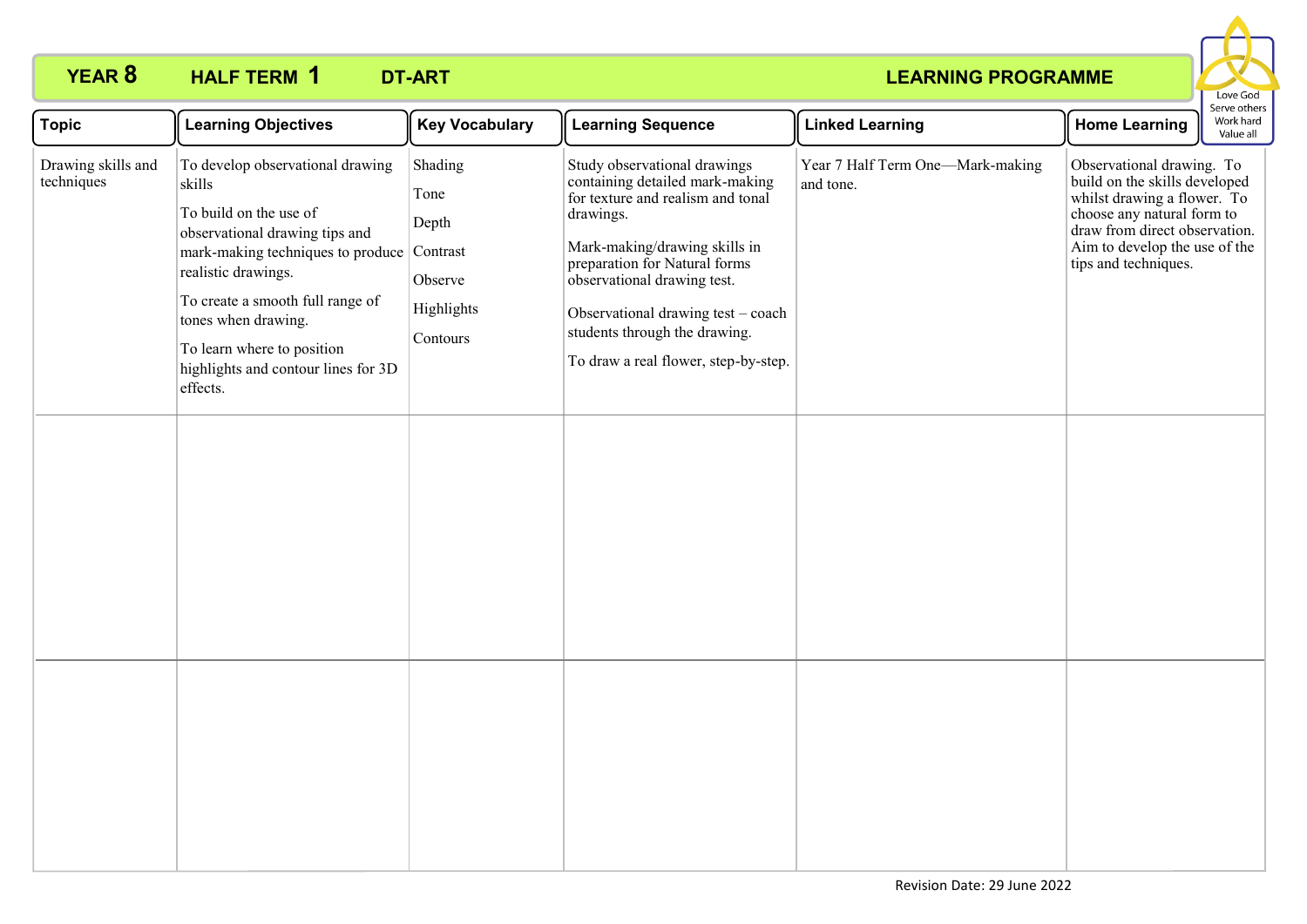

| <b>Topic</b>                | <b>Learning Objectives</b>                                                                                                                                                                                                                                                       | <b>Key Vocabulary</b>                                                                                                    | <b>Learning Sequence</b>                                                                                                                                                                                                                                                                                                                                                                                                                                                                                                                  | <b>Linked Learning</b>                                                                                  | יכו עכ טנווכו<br>Work hard<br><b>Home Learning</b><br>Value all                                                                                                                                                                                                                                                                |
|-----------------------------|----------------------------------------------------------------------------------------------------------------------------------------------------------------------------------------------------------------------------------------------------------------------------------|--------------------------------------------------------------------------------------------------------------------------|-------------------------------------------------------------------------------------------------------------------------------------------------------------------------------------------------------------------------------------------------------------------------------------------------------------------------------------------------------------------------------------------------------------------------------------------------------------------------------------------------------------------------------------------|---------------------------------------------------------------------------------------------------------|--------------------------------------------------------------------------------------------------------------------------------------------------------------------------------------------------------------------------------------------------------------------------------------------------------------------------------|
| Painting – poster<br>paints | NATURAL FORMS To develop colour blending skills<br>and understand colour theory.<br>To be able to blend colours when<br>adding texture to a drawing.<br>To develop accurate paint mixing<br>and blending techniques.<br>To learn how to create texture and<br>tone in paintings. | Highlights<br>Tints of colour<br>Contrast<br>Harmonies<br>Stippling<br>Stipple<br>Blending<br>Texture<br>Limited palette | Colour blending samples. Combine<br>blending and textures for realism.<br>Study past students sophisticated<br>colour work. Build up layers of<br>colour. Could enlarge a section of<br>their flower observational drawing.<br>Painting Natural Forms images or<br>objects. Aiming for 3D effects.<br>Experiment so that the paint is<br>blended smoothly and evenly<br>through each colour change.<br>Create appropriate mark-making<br>for realistic texture. Use a limited<br>palette to ensure colour mixing<br>skills are developed. | Year 7 Half Term Two-Colour theory<br>Year 7 Half Term One-Colour wheel                                 | Drawing using pencil crayon<br>colour blending. To choose a<br>natural forms image to<br>develop into a 3D drawing by<br>blending and including<br>relevant textures.<br>Critical studies research.<br>Research a natural forms<br>artist. Focus on the shape and<br>texture. Bring in images and<br>facts to use and discuss. |
| Mono-printing               | To understand the concept of<br>printing using printing ink.<br>To learn how to roll the printing ink<br>on the table and make the ink very<br>thin.<br>To create a monoprint which<br>contains texture and is inspired by<br>an artists work.                                   | Consistency<br>Impression<br>Spontaneity<br>Monoprint                                                                    | Mono-prints inspired by Natural<br>Forms images (including)<br>contemporary artists) - Critical<br>Studies.<br>To prepare an original design by<br>studying their Critical Studies<br>research, secondary source images<br>and their observational drawings.<br>Monoprinting experimentation.<br>Try using a pencil, eraser and other<br>objects to create an impression.<br>Could lead on to 2 colour printing.                                                                                                                          | Year 7 Half Term Two-Wax crayon<br>print<br>Year 7 Half Term One-Connecting with<br>the work of artists | Tasks focusing on use of<br>pattern. Could look at<br>William Morris patterns as<br>inspiration for an original<br>pattern based on the theme of<br>natural forms.                                                                                                                                                             |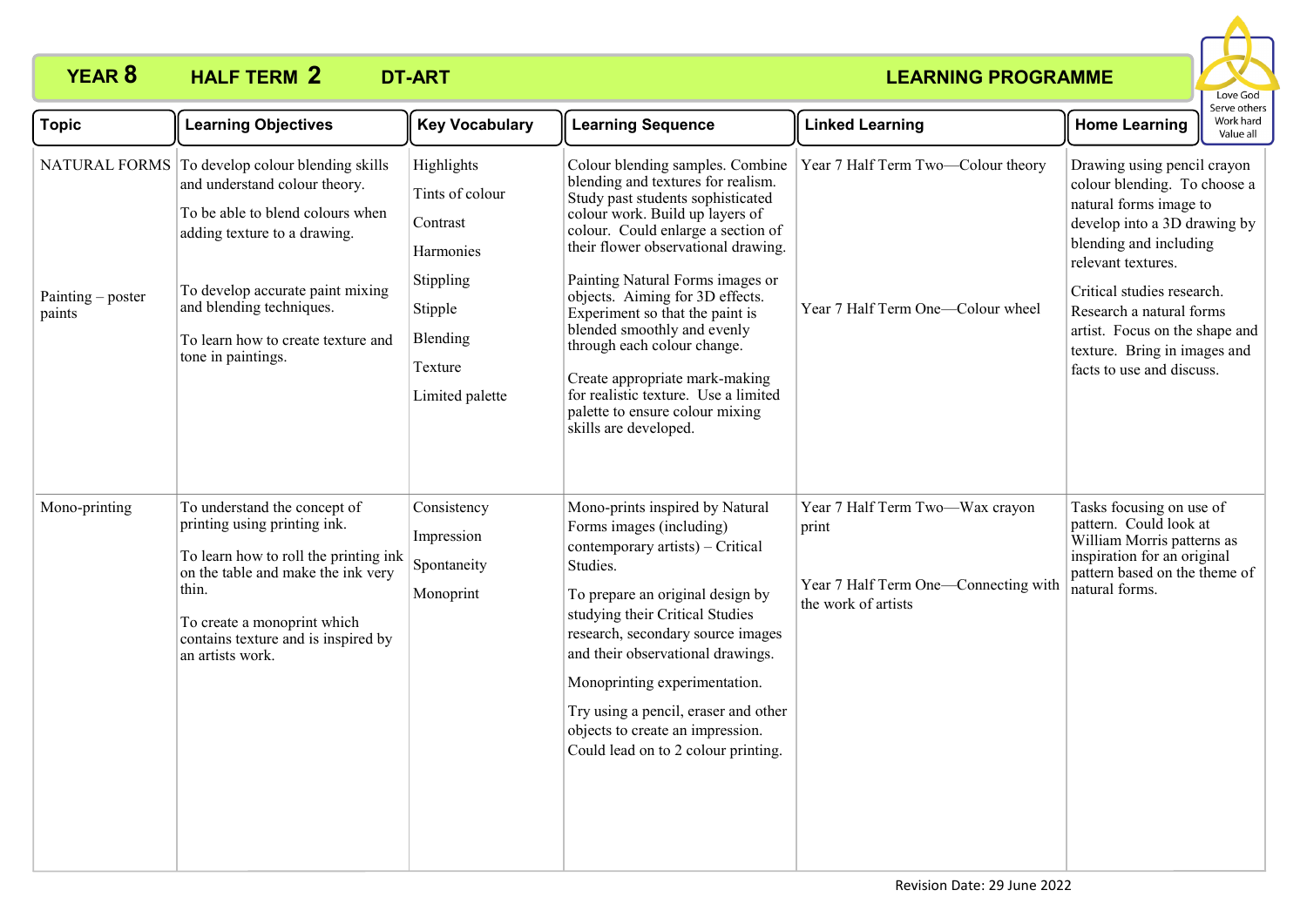

| <b>Topic</b>                                       | <b>Learning Objectives</b>                                                                                                                                  | <b>Key Vocabulary</b>                                                  | <b>Learning Sequence</b>                                                                                                                                                                                                                                    | <b>Linked Learning</b>               | <b>Home Learning</b>                                                                                                                                                     | Serve others<br>Work hard<br>Value all |
|----------------------------------------------------|-------------------------------------------------------------------------------------------------------------------------------------------------------------|------------------------------------------------------------------------|-------------------------------------------------------------------------------------------------------------------------------------------------------------------------------------------------------------------------------------------------------------|--------------------------------------|--------------------------------------------------------------------------------------------------------------------------------------------------------------------------|----------------------------------------|
| Oil pastel                                         | To develop oil pastel blending<br>techniques.                                                                                                               | Blending<br>Underpainting<br>Form and value<br>Composition<br>Layering | Create own image inspired by<br>Natural forms sources. Create 3D<br>effects whilst blending oil pastels.<br>Aim to make it look 3D by adding<br>layers of texture and tone. Also to<br>select appropriate areas to leave<br>untouched to act as highlights. |                                      | Planning and designing.<br>More observational or<br>secondary source tasks.                                                                                              |                                        |
| More media studies                                 | To develop drawing skills using a<br>range of media.<br>Teacher to find out what median<br>the students need to experience<br>based on their Year 7 course. |                                                                        | Based in the theme of natural<br>forms, students build up a body of<br>work in a range of media. For<br>example, pencil crayon colour<br>blending.                                                                                                          | Year 7 Half Term One—colour blending | More observational or<br>secondary source tasks.                                                                                                                         |                                        |
| Project review and<br>consolidation of<br>outcomes | To learn how to review, refine and<br>modify outcomes.                                                                                                      | Refine<br>Review<br>Modify                                             | Students assess outcomes, make<br>improvements, select and mount.<br>Group Crit.                                                                                                                                                                            | Reviewing of drawing skills          | Own choice personal studies.<br>Select an object or image to<br>draw. Aim to demonstrate as<br>many of the drawing skills<br>learnt during Year 7 and Year<br>8 Term One |                                        |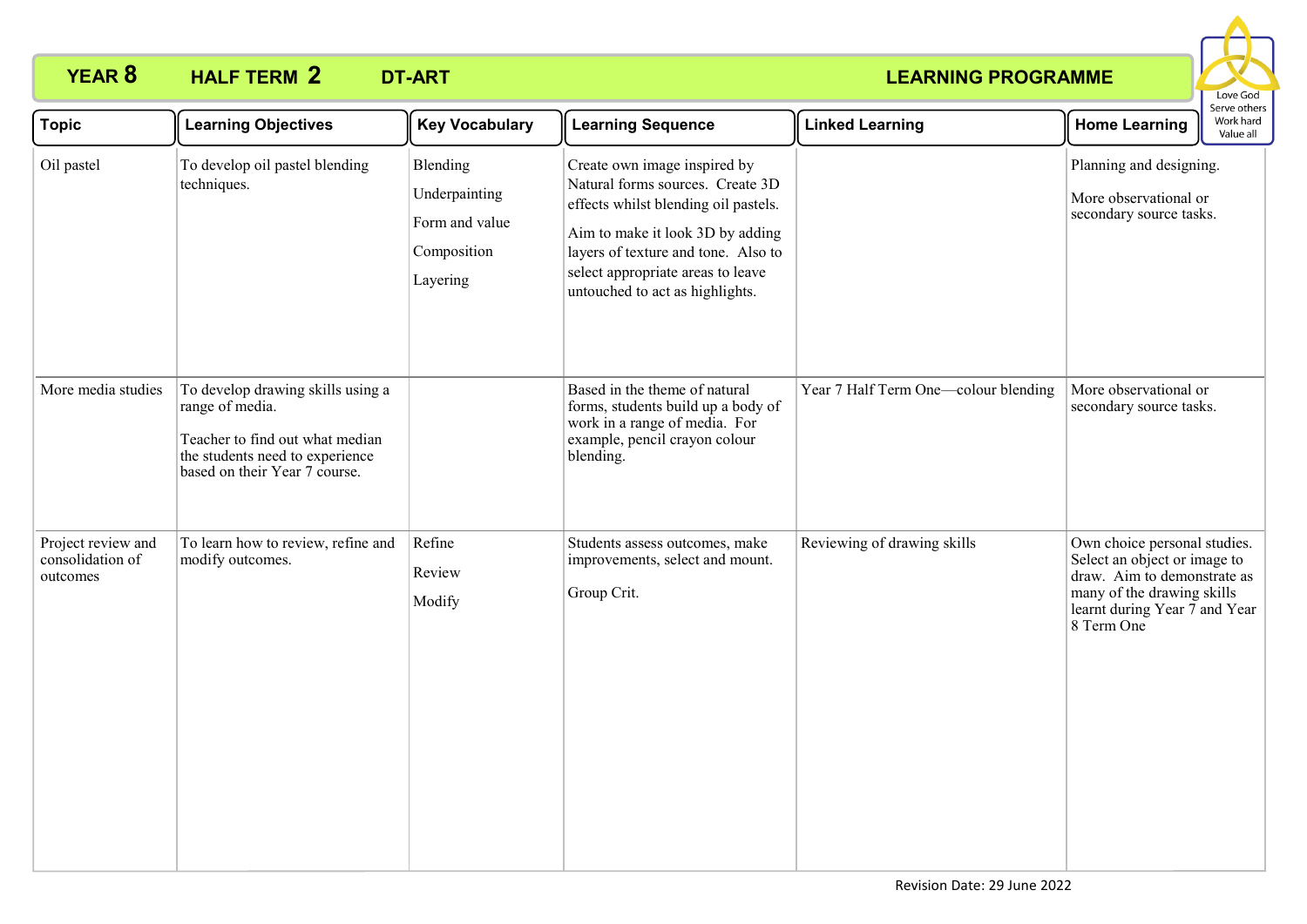

| <b>Topic</b>                                                                                                                                                                                                               | <b>Learning Objectives</b>                                                                                                                                                                                  | <b>Key Vocabulary</b>                                                                                                        | <b>Learning Sequence</b>                                                                                                                                                                                                                                                               | <b>Linked Learning</b>                   | erve other:<br>Work hard<br><b>Home Learning</b><br>Value all                                                                                          |  |
|----------------------------------------------------------------------------------------------------------------------------------------------------------------------------------------------------------------------------|-------------------------------------------------------------------------------------------------------------------------------------------------------------------------------------------------------------|------------------------------------------------------------------------------------------------------------------------------|----------------------------------------------------------------------------------------------------------------------------------------------------------------------------------------------------------------------------------------------------------------------------------------|------------------------------------------|--------------------------------------------------------------------------------------------------------------------------------------------------------|--|
| <b>STILL-LIFE</b><br>(NB Each teacher to<br>use each learning<br>programme as a<br>guide. To be adapted<br>to suit creative<br>interests and to<br>encourage new<br>project ideas and<br>further motivate the<br>students) | To develop pencil tone.<br>To learn how to draw an ellipse.<br>Possible media to include during<br>this project:-<br>Chalk/charcoal<br>Cardboard construction/<br>Relief/3D<br>Collage and surface textures | Perspective awareness<br>'The viewers' eye'<br>Cubism. Futurism<br>Abstract style<br>Still-life<br>Viewfinder<br>Focal point | To recap on how to add tone to<br>drawings to create 3D effects.<br>Focusing on a full range of tones<br>and including highlights.<br>Understanding how an ellipse is<br>created and how to adapt to suit<br>position of objects.                                                      | Year 7 Half Term 1 Tone                  | To practice drawing still life<br>objects.                                                                                                             |  |
| Still life drawing                                                                                                                                                                                                         | To learn how to draw still life<br>objects accurately. Focus on<br>accurate ellipse drawing.<br>To create a still life arrangement.<br>To draw from the arrangements in<br>different media.                 | Arrangements<br>Cylindrical<br>Symmetry<br>Ellipse. Ovals<br>Guidelines<br>Contours<br>Proportion<br>Representational        | Individual drawing of still life<br>objects - teacher to coach students<br>through stages of drawing. For<br>example, vases and bottles.<br>Drawings of groups of objects in<br>appropriate media. For example,<br>pencil, pencil crayon and felt tips.                                | Year 7 Half Term 3 Portrait construction | Critical Studies research e.g.<br>Cubism, Indian Designs from<br>Ancient Ecuador.<br>Secondary source drawings<br>Observational still life<br>drawings |  |
| <b>Critical Studies</b><br>discussions and<br>presentation<br>Chalk/charcoal                                                                                                                                               | To be able to analyse and<br>understand critical studies images.<br>To develop drawing skills using a<br>range of media. To be able to<br>include a wide range of tones and<br>create 3D effects.           | Cubism<br>Isms<br>Light source<br>Shadows<br>Tonal range<br>Muted palette<br>Highlights<br>Negative space<br>Impact          | Group discussion based on critical<br>studies - still life related images.<br>For example, to study Cubism.<br>Chalk and charcoal study. To<br>create 3D effects on bottle/vase<br>drawings or other cylindrical still<br>life objects. Considering the<br>effects of light and shade. | Year 7 Half Term 3 Chalk and charcoal    | Still life related research<br>Planning/designing task                                                                                                 |  |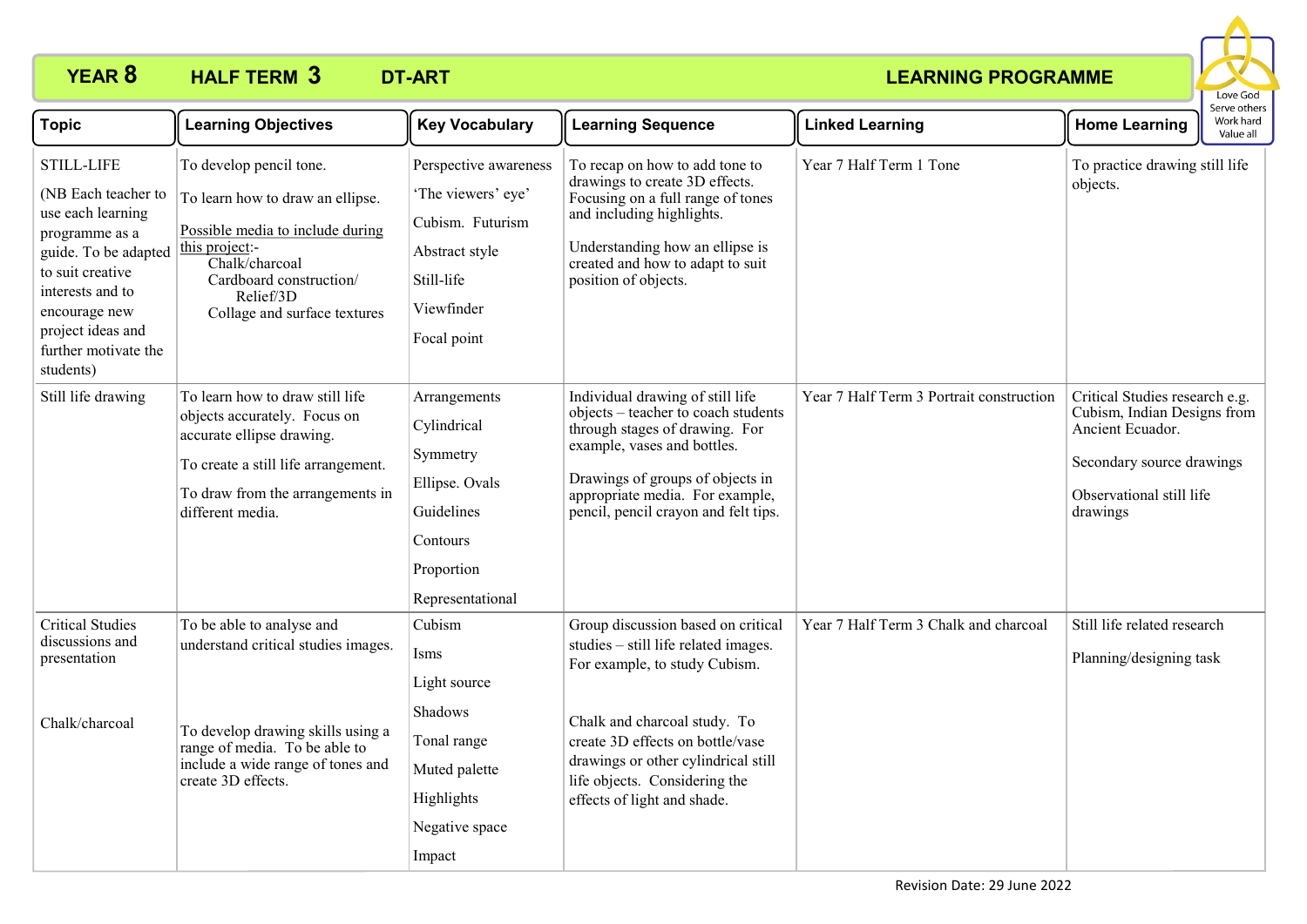

| <b>Topic</b>                                                             | <b>Learning Objectives</b>                                                                                                                                                                                                                                                                                                                                                  | <b>Key Vocabulary</b>                                                                | <b>Learning Sequence</b>                                                                                                                                                                                                                                                      | <b>Linked Learning</b>                                         | <b>Home Learning</b>                                                                              | Serve others<br>Work hard<br>Value all |
|--------------------------------------------------------------------------|-----------------------------------------------------------------------------------------------------------------------------------------------------------------------------------------------------------------------------------------------------------------------------------------------------------------------------------------------------------------------------|--------------------------------------------------------------------------------------|-------------------------------------------------------------------------------------------------------------------------------------------------------------------------------------------------------------------------------------------------------------------------------|----------------------------------------------------------------|---------------------------------------------------------------------------------------------------|----------------------------------------|
| <b>STILL LIFE</b><br>Project development<br>Compositional<br>arrangement | To learn how to use outcomes to<br>design and develop a final piece.<br>To learn how to create a 3D<br>construction or to focus on relief<br>work and surface texture.<br>Optional: To work in pairs or small<br>groups when developing this<br>project.<br>To understand composition.<br>To learn how to work<br>independently or in pairs when<br>planning a final piece. | Compromise<br>Team work<br>Speed sketches<br>Developments<br>Final plan<br>Templates | Design and make a final piece<br>involving the use of collage and<br>surface texture.<br>To use still life outcomes to<br>develop a final piece in mixed<br>media.<br>To plan how to construct a 3D<br>structure or relief piece. Possibly<br>in cardboard or clay or modroc. | Year 7 Half Term 4 Project Development                         | Annotated design sheets.<br>Collect collage materials to<br>use when creating surface<br>texture. |                                        |
| 3D/Relief work                                                           | To develop the concept of Still<br>Life.<br>To develop problem solving skills.<br>To learn how to draw in 3D.                                                                                                                                                                                                                                                               | Maquette<br>Manipulation<br>Modroc<br>Vessels<br>Experimentation<br>Taking risks     | To work from maquettes in order to<br>solve problems when working out<br>how to construct the 3D structures.<br>Create 3D pieces based on the<br>theme of Still Life.<br>To work individually or in pairs or<br>small groups to design and develop<br>a 3D structure.         | Year 7 Half Term 4—3D work using clay Secondary source drawing |                                                                                                   |                                        |
|                                                                          |                                                                                                                                                                                                                                                                                                                                                                             |                                                                                      |                                                                                                                                                                                                                                                                               |                                                                |                                                                                                   |                                        |